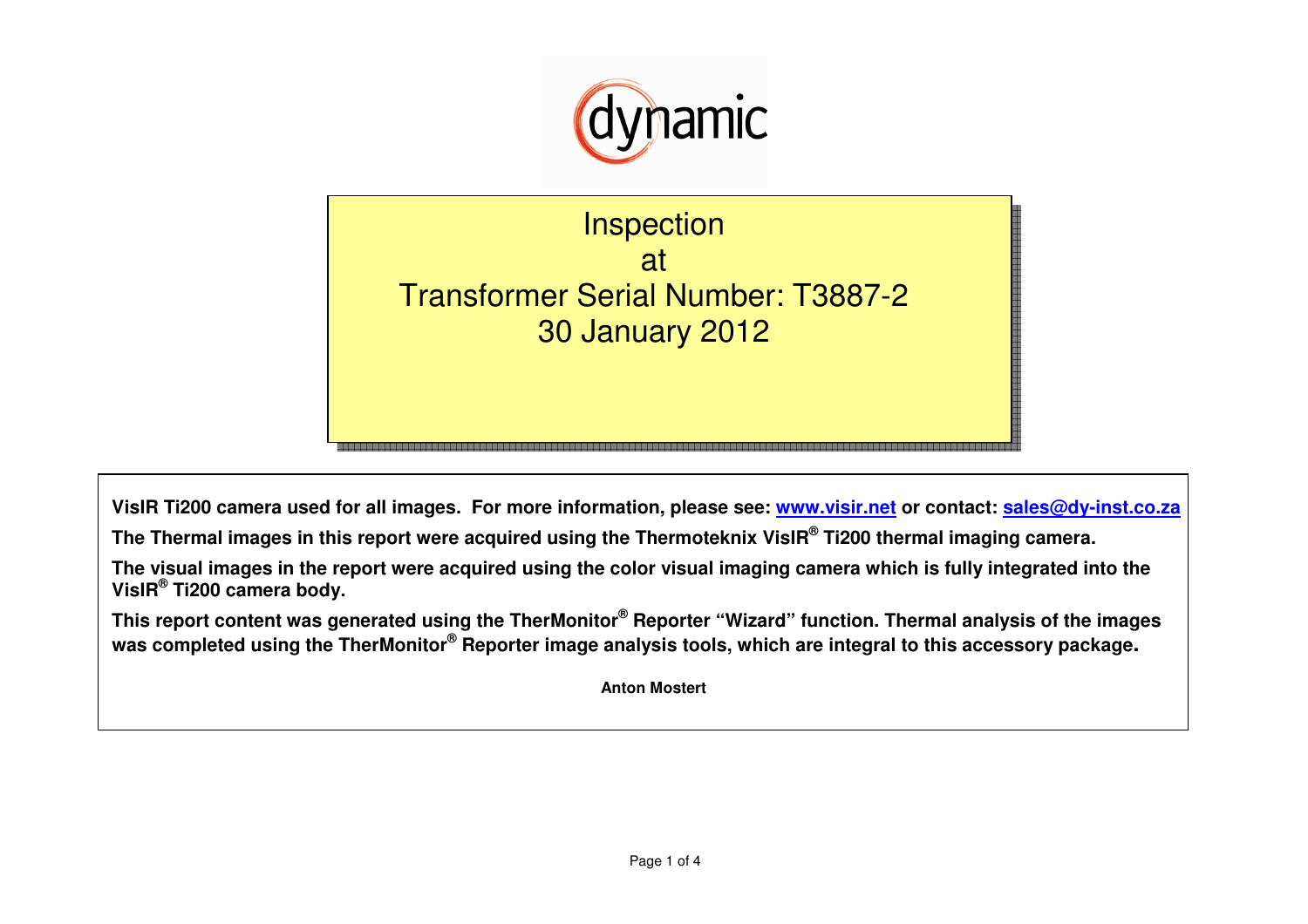



| Area                     | Cable Box |
|--------------------------|-----------|
| <b>Measurement Point</b> |           |
| <b>Comments</b>          |           |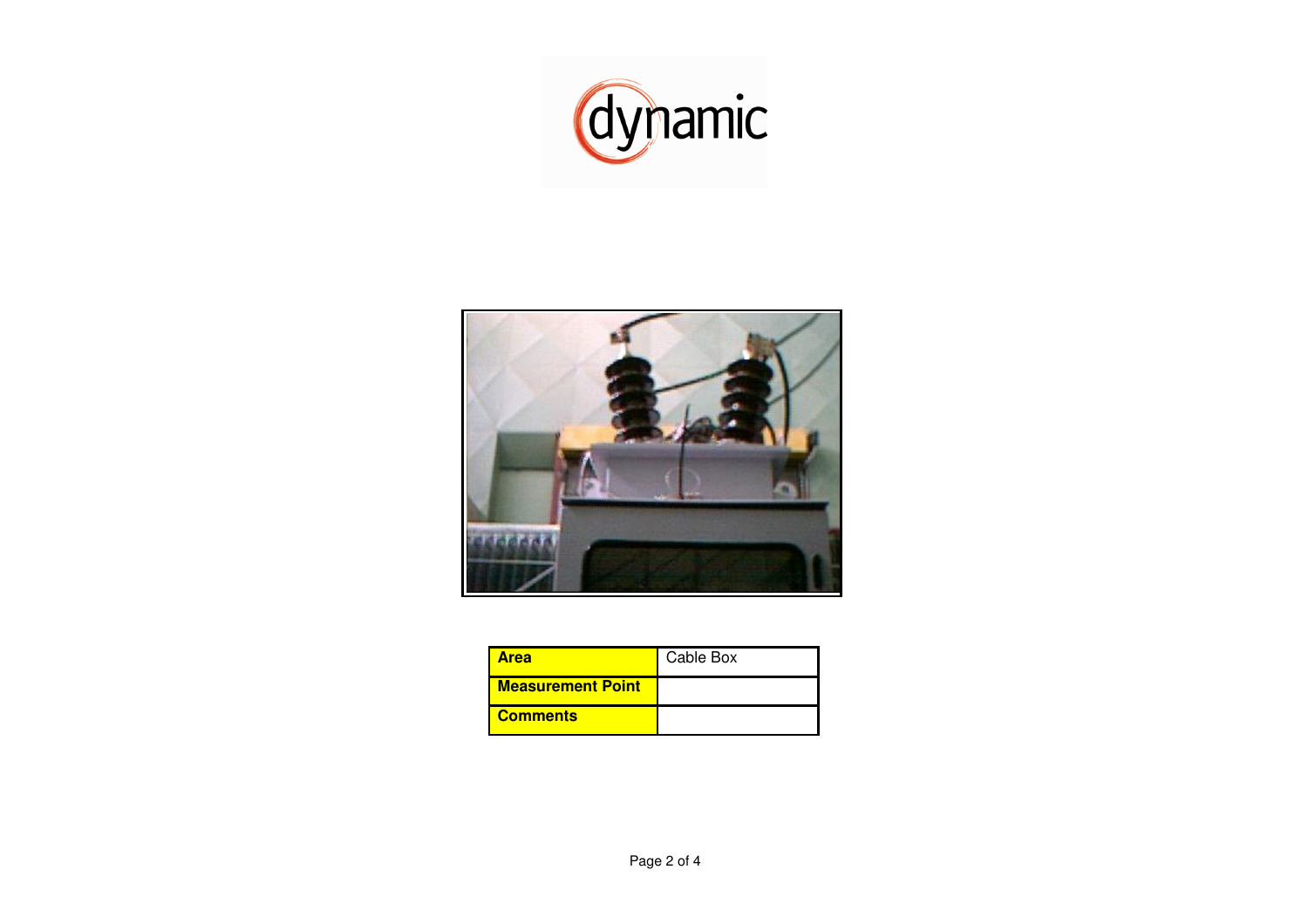